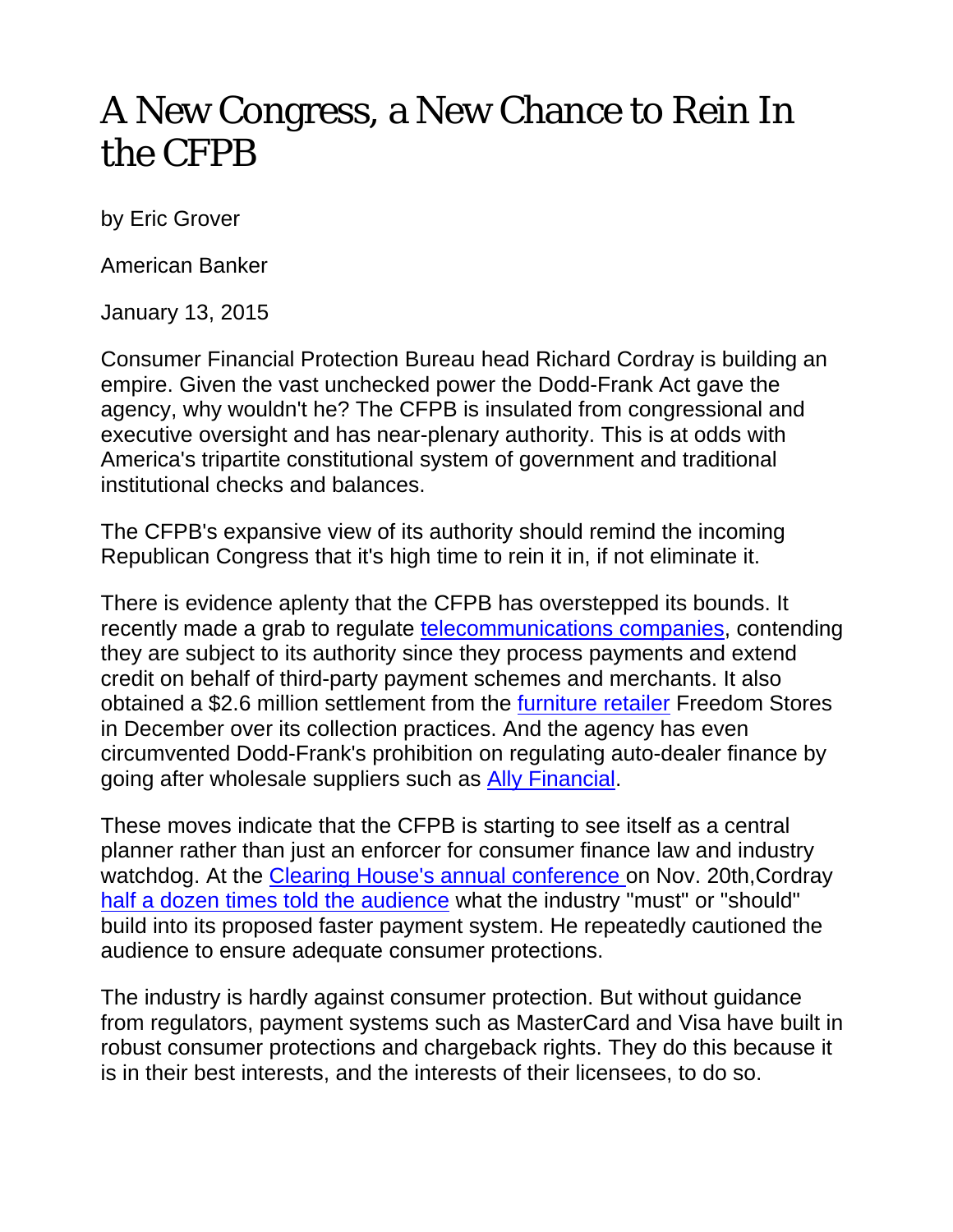In sum, the CFPB is administrative law on steroids. Support for this argument can be drawn from *Is Administrative Law Unlawful?,* a book by Columbia Law School professor Philip Hamburger. As his book explains, the system is supposed to work this way: legislatures make laws, executive agencies implement and enforce the laws, and an independent judiciary adjudicates. Notwithstanding the deference that courts have given agencies, only Congress can make binding law. The reigning standard gives regulators latitude to implement rules when the statute's text is unclear. But this is not license to create laws.

The CFPB's 253-page proposed rule for prepaid cards, published in December, exemplifies many of the problems with the agency. The proposal mandates the number of characters that banks can use in disclosure URLs an absurd level of specificity reminiscent of the European Union's aborted attempt to define the correct curvature and size of bananas. More troublingly, prepaid companies would be required to wait 30 days after issuing cards to begin offering their customers credit. That's making, not implementing law. And the CFPB's prerogative to unconditionally exempt parties from its rules is absolutism.

There are a number of other issues with the CFPB. The agency's director can write and approve his or her own budget of up to 12% of the Federal Reserve's annual operating expenses. Kings are supposed to approve their own budgets, not regulators in constitutional republics.

The CFPB risks suppressing innovation and choice in the financial services industry. But what is to be done about it?

Congress should act to curb the CFPB. For one thing, Congress should ensure that it, rather than the Fed, funds the agency. This would make the agency directly accountable to Congress, which is in turn politically accountable to voters. It should also eliminate the CFPB's authority to deem products "abusive" and consequently ban them, and restrict the agency's authority to traditional standards of policing unfair and deceptive practices. If all the material facts of products are fully disclosed, adults who are competent to vote, serve on juries and join the army should be free to decide whether or not to use them.

Moreover, Congress should ensure that the CFPB is supervised by a bipartisan board like other administrative agencies, rather than headed by an unaccountable director who is only removable for cause.